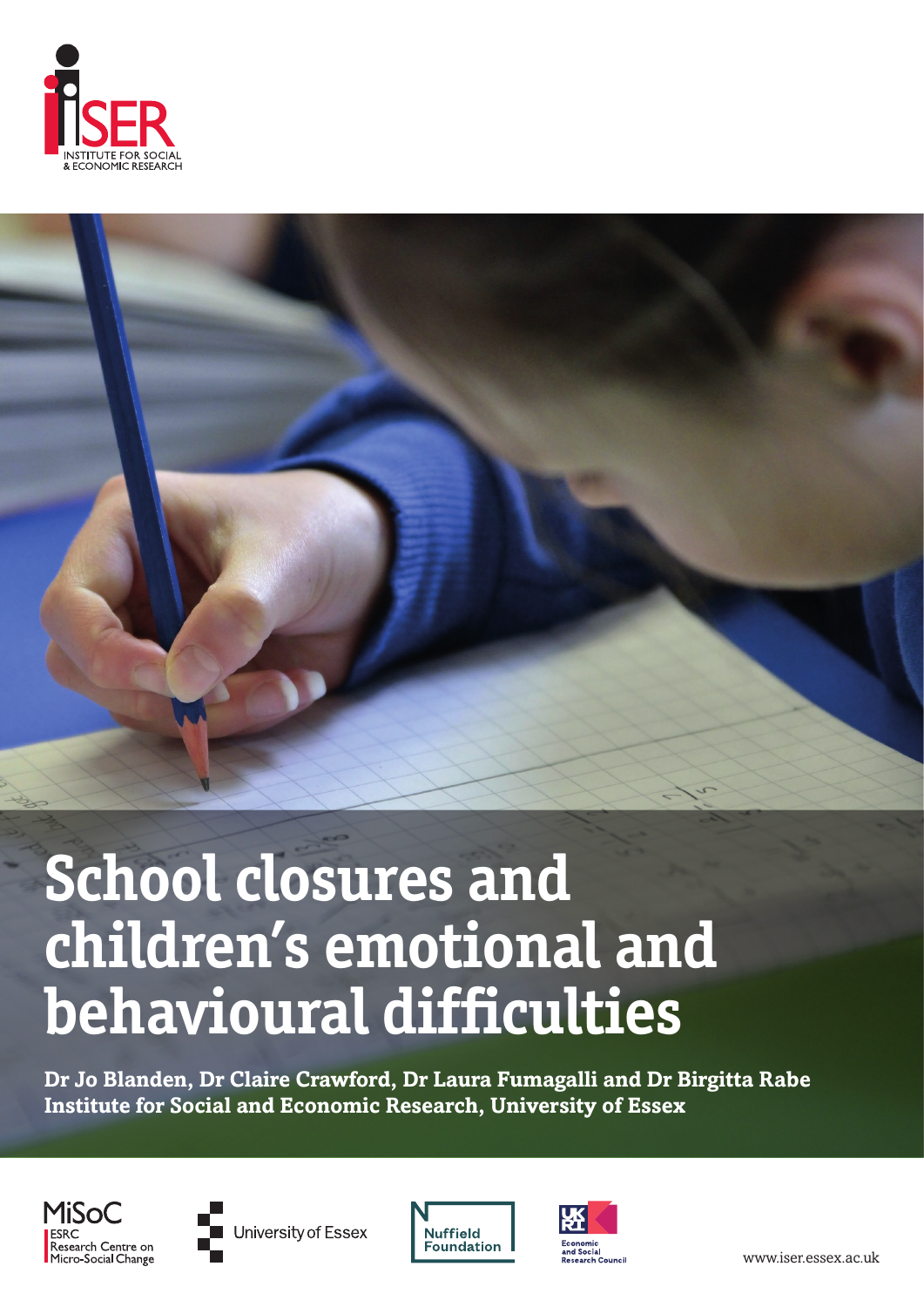## **Contents**

| <b>Contents</b>                                                                                     | 2              |
|-----------------------------------------------------------------------------------------------------|----------------|
| <b>Executive summary</b>                                                                            | 3              |
| Key findings                                                                                        | 3              |
| 1 Introduction                                                                                      | 5              |
| 2 Methods and data                                                                                  | 6              |
| The Strength and Difficulties Questionnaire                                                         | $\overline{7}$ |
| 3 Short-term effect of access to school                                                             | 8              |
| Children's emotional and behavioural difficulties<br>over time                                      | 8              |
| Raw differences in children's emotional and<br>behavioural difficulties by school eligibility       | 8              |
| Estimated effect of school closures on children's<br>behavioural and emotional difficulties         | 9              |
| 4 Longer-term effect of access to school                                                            | 11             |
| 5 Interpreting the results                                                                          | 13             |
| The effect of the guidance vs. the effect of<br>school attendance                                   | 13             |
| Are the effects driven by real changes in children's<br>wellbeing or are they picking up changes in |                |
| parents' perceptions?                                                                               | 13             |
| <b>6 Conclusion</b>                                                                                 | 14             |
| Appendix                                                                                            | 15             |
| The effect of the guidance vs. the effect of<br>school attendance                                   | 15             |
| Are the effects driven by real changes in children's<br>wellbeing or are they picking up changes in |                |
| parents' perceptions?                                                                               | 15             |

The authors are grateful to the Nuffield Foundation for funding this work (grant WEL/FR-000022919). The Nuffield Foundation is an independent charitable trust with a mission to advance educational opportunity and social well-being. It funds research that informs social policy, primarily in Education, Welfare and Justice. It also provides opportunities for young people to develop skills and confidence in science and research. The Foundation is the founder and co-funder of the Nuffield Council on Bioethics, the Nuffield Family Justice Observatory and the Ada Lovelace Institute. Visit [www.nuffieldfoundation.org.](https://www.nuffieldfoundation.org/) Fumagalli and Rabe gratefully acknowledge co-funding from the ESRC Research Centre on Micro-Social Change (ES/S012486/1).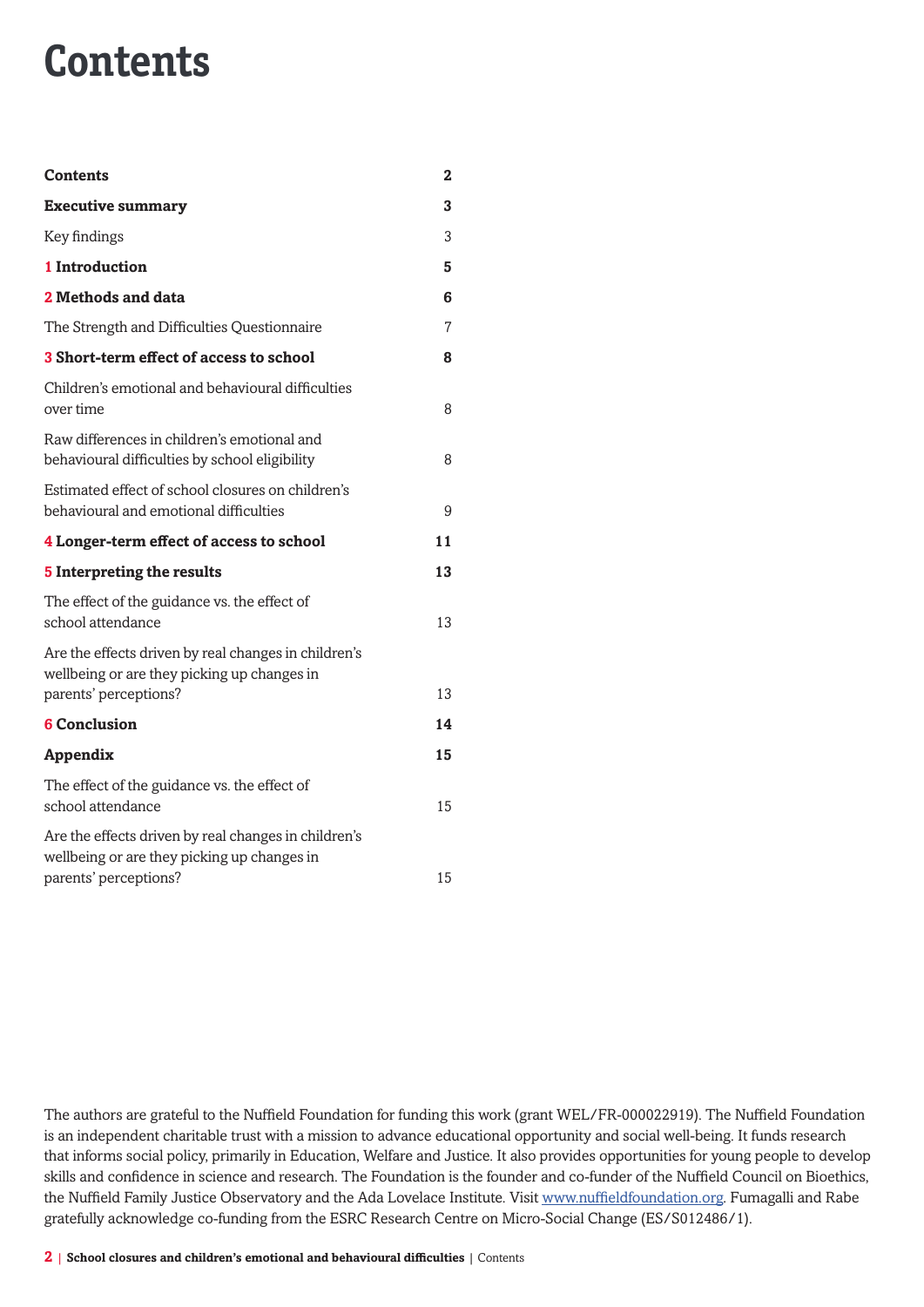## <span id="page-2-0"></span>**Executive summary**

**School closures have been one of the most dramatic consequences of the COVID-19 pandemic on society. Concerns about the impact of school closures on children's learning were raised early on in the pandemic and work continues to mitigate lost learning. There is also widespread concern about the detrimental impact of the pandemic on children's mental wellbeing, but there are likely to be a number of mechanisms at work here, including parents' employment situation, anxiety about relatives' health and social isolation. In this briefing note we specifically examine the role of school closures in England on the emotional and behavioural wellbeing of children aged 5-11, as measured by the Strengths and Difficulties Questionnaire (SDQ) in the UK Household Longitudinal Study.** 

We make use of the fact that in England certain primary school year groups (Reception, Year 1 and Year 6) were prioritised to return to school after the first lockdown from 1 June 2020, while in other year groups rates of return were much lower and often only vulnerable children and children of key workers were able to attend school. This allows us to assess how emotional and behavioural difficulties changed from pre-pandemic levels for children who were prioritised to return to school, compared to those who were not, after accounting for ways in which the two groups may differ, including age.

Data collected in late July enables us to assess the shortterm effect of missing out on up to an additional six weeks of schooling – on top of the schooling all children missed between March and May – on children's emotional and behavioural difficulties. Data collected in late September allows us to assess whether the effect of these different school experiences during the second half of the summer term persists once all year groups had returned to face-to-face teaching in the new academic year.

### **Key findings**

- Mothers reported a substantial increase in children's difficulties as measured by the SDQ during the pandemic. In pre-pandemic years, children were reported to have an average score of 8.2 for the negative behaviours and emotional difficulties in the index. This rose to 9.3 in late July 2020, an increase of 14% of the pre-pandemic average (or 20% of the pre-pandemic standard deviation). This is equivalent to a child newly exhibiting a particular negative behaviour or experiencing an emotional difficulty some of the time.
- The increase in difficulties was greater among children who hadn't yet been prioritised to return to school. Negative behaviours increased, driven by a rise in conduct problems and hyperactivity. Those in year groups not prioritised to return to school had behavioural and emotional difficulties 40% of a standard deviation higher than year groups who were given priority to return, after accounting for differences in age. This is equivalent to 27% of the pre-pandemic average level of difficulties, or to a child newly exhibiting a particular negative behaviour (or experiencing an emotional difficulty) very often, or newly exhibiting two different negative behaviours/emotional difficulties some of the time.
- While we do not have completely comparable evidence on the impact of school closures on learning loss, the available evidence suggests that these effects are at least as large as the impacts on learning loss. For example, a recent study suggested that Year 2 children in autumn 2021 were two months behind 2017 expectations in maths and reading<sup>1</sup> which is equivalent to 15% of a standard deviation.
- Tracking children over time reveals that the difference in wellbeing between those who were and were not prioritised to return to school in the summer is of roughly similar magnitude at the end of September compared to the end of July. Looking across all children, wellbeing was higher in September 2020 than in July 2020, but still much lower than pre-pandemic levels, and the deterioration in wellbeing incurred as a result of school closures seems to persist for some time.
- These effects tell us about the difference in children's wellbeing that comes from being prioritised to return to school during the summer term vs. not being prioritised to return to school. But differences in wellbeing are most likely to arise from differences in school attendance. Because not everyone in priority year groups returned to school and some children in other year groups were able to attend, the

<sup>1</sup> Rose, S., Twist, L., Lord, P., Rutt, S. Badr, K., Hope, C and Styles, B. (2021). *Impact of school closures and subsequent support strategies on attainment and socioemotional wellbeing in Key Stage 1: Interim Paper 1* National Foundation for Educational Research for the Education Endowment Foundation.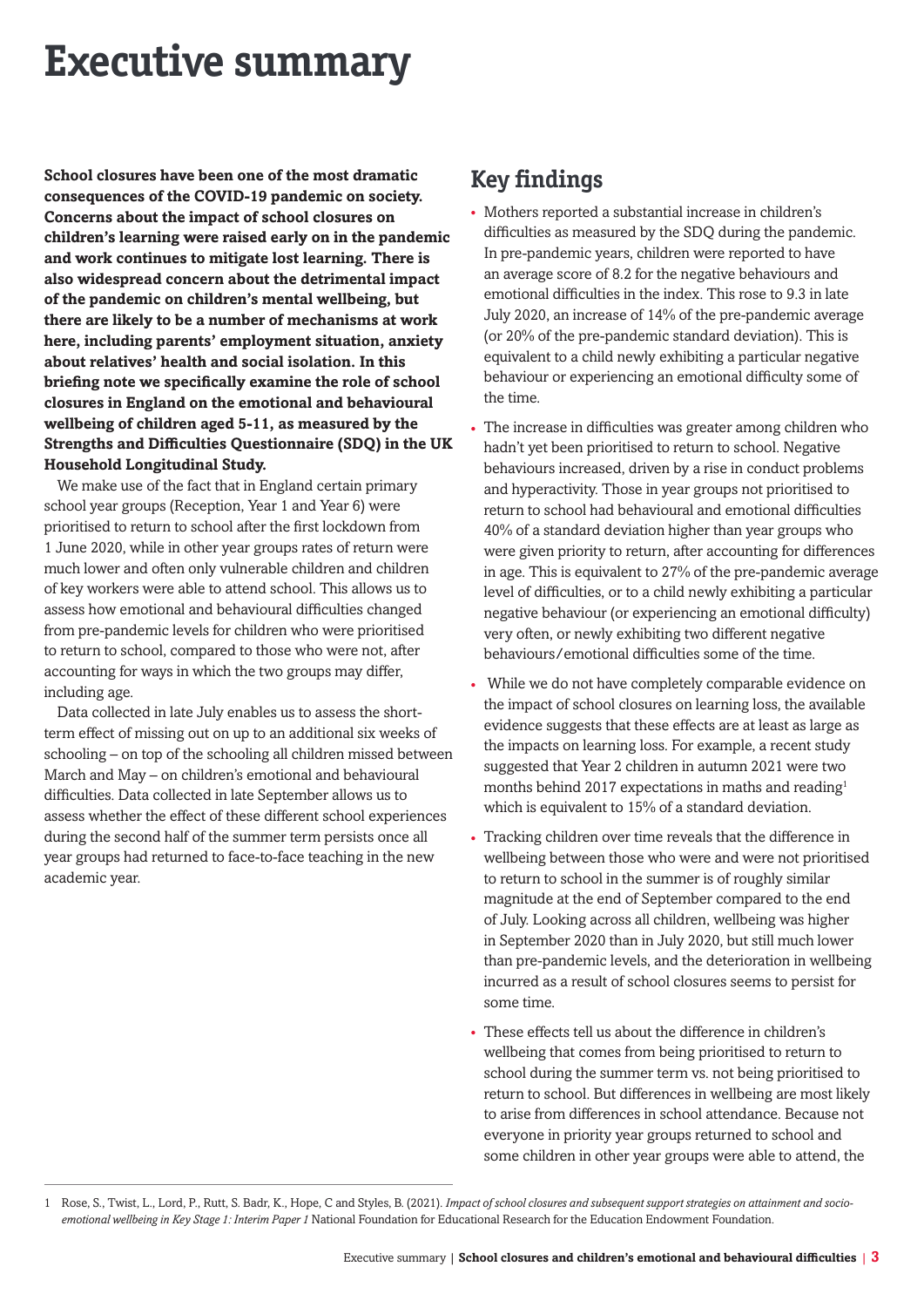effect of being in a non-priority year group is not exactly the same as the impact of missing out on a full six weeks of school. To calculate this effect, we can scale our estimates by how different the attendance rates were between children in priority and non-priority year groups. Doing this suggests that missing a whole six weeks of school could increase behavioural and emotional difficulties by more than one standard deviation – roughly equivalent to children newly exhibiting three or four serious negative behaviours or emotional difficulties.

- It is possible that these results could be driven by changes in mothers' perceptions of children's behaviour, rather changes in their actual behaviour. We investigate this by comparing children's and parents' reports of behaviour, and differences in behaviour between siblings in the same family. This suggests that our results are more likely to be driven by deteriorations in children's behaviour than by changes in parent perceptions alone.
- Taken together, our results suggest that the effects of school closures on children's wellbeing are large, and that they may take some time to mend. Going back to school in itself does not appear to be sufficient for children to 'bounce back'. This suggests that additional support for children's mental health and wellbeing is likely to be required for some time and justifies the focus that many schools have been placing on pupil wellbeing. Given the strong links between children's mental health and educational attainment, this may be an important strand of the educational 'catch-up' that is required.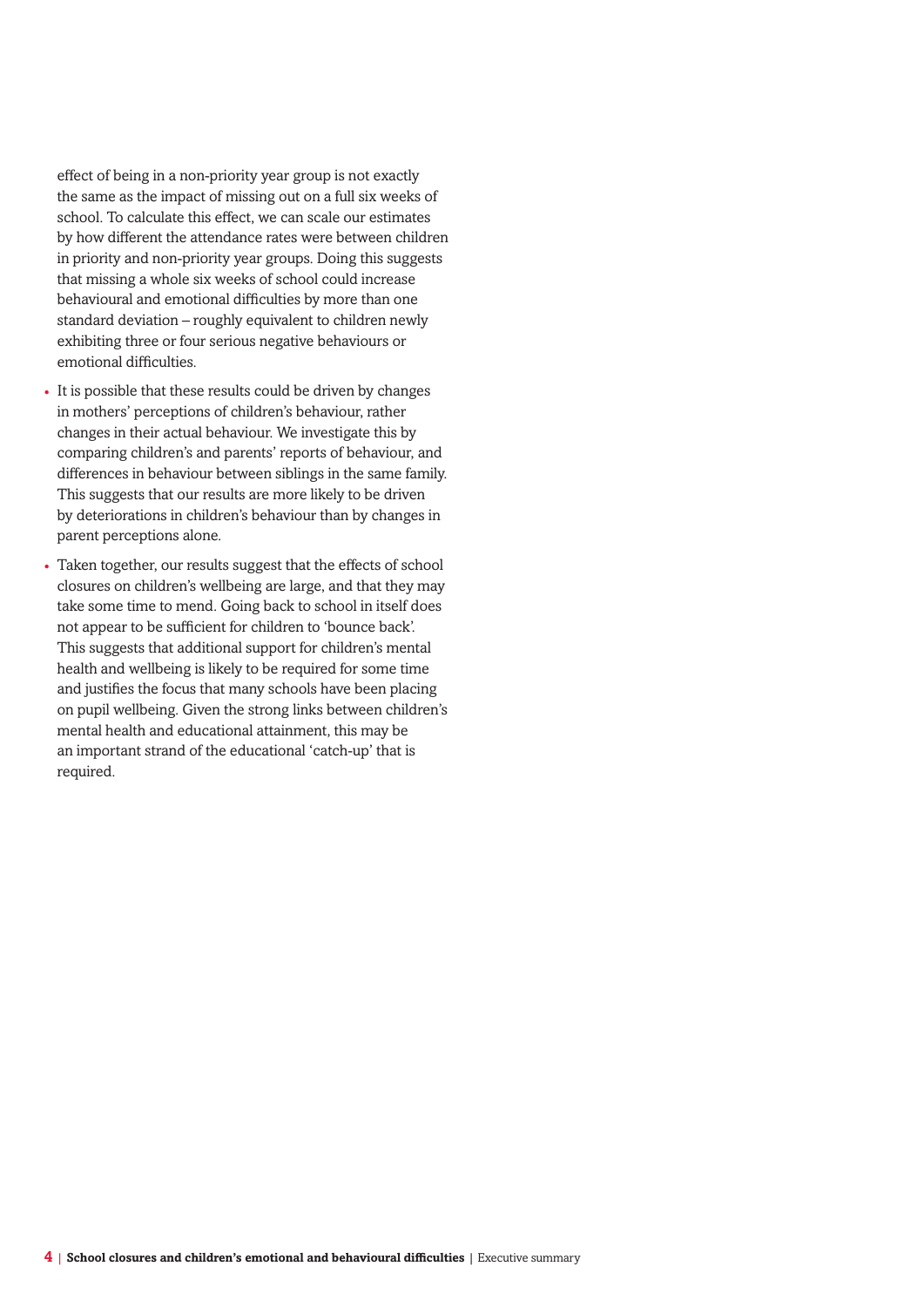## <span id="page-4-0"></span>**1 Introduction**

Since the outbreak of the COVID-19 pandemic most school children in the UK have been affected by school closures. In England, schools closed in March 2020 for 'lockdown one' and were open only to vulnerable children and children of key workers (with around 2.5% of all students attending on any given day). In June 2020 pupils from some year groups were prioritised to return to school for half a term (roughly six weeks) before the summer holidays. In September 2020 schools reopened for all students, although individual children, bubbles, classes and sometimes whole schools were affected by COVID outbreaks which prevented school attendance for some children at some times. Since January 2021, children – apart from children of critical workers and vulnerable children (around 18% are attending on any given day) – are studying from home again during 'lockdown three', which is due to end on 8 March 2021.2

Concerns about the impact of school closures on children's learning were raised early on in the pandemic, and initiatives were taken to improve access to laptops and internet connections, and to improve the lessons provided by schools. How best to help students recover their lost learning is a live policy issue, as indicated by the recent appointment of an Education Recovery Commissioner for England. However, it is becoming clearer that the pandemic is not only having a detrimental effect on children's educational development but is also taking a significant toll on children's mental health.<sup>3</sup>

The CoSpace survey of 2,373 4-16-year-olds tracks the outcomes of children and their families during the pandemic in the UK.4 Between April and May 2020 the largest deteriorations in mental health symptoms were found for primary age children (aged 4-10) with a 10% increase in those whose mothers reported them having high levels of emotional symptoms, a 20% increase in hyperactivity/inattention, and a 35% increase in conduct problems. In contrast, changes among adolescents were smaller. These changes occurred over a short period when schools were closed.

Longer-term evidence from the Mental Health of Children and Young People survey indicates that the incidence of mental health problems of young people aged 5-16 rose from 10.8% in 2017 to 16.0% in July 2020.<sup>5</sup> Similar evidence is building from across the world. For example, in China, researchers found

that 22.6% of 2,330 young people surveyed reported elevated depressive symptoms and 18.9% reported elevated anxiety symptoms during lockdown.<sup>6</sup>

While it seems clear that children's mental health and wellbeing has significantly declined during the pandemic, it is less clear to what extent school closures – as opposed to other factors such as parents' employment situation or anxiety about relatives' health – is driving this decline. There are a number of reasons why we might expect school closures to negatively affect children's mental health, including the removal of a regular routine, the elimination of in-person social contact, and the fact that children not attending school may now be spending greater time with relatives who are themselves struggling with mental health or other issues, to name but a few.

Evidence from Japan considers the impact of school closures there from March to June 2020.7 Exploiting the fact that preschools remained opened, the authors compared children just old enough to go to school with those just young enough to miss out to understand what impact school closures had on a range of parent and child outcomes. The data does not measure children's social-emotional health directly but results show that children affected by school closures experienced weight gain and their mothers reported more anxiety about their parenting. Both of these factors could potentially affect children's overall wellbeing.

In this note we add to the existing evidence by documenting the overall changes in emotional and behavioural wellbeing of primary school aged children in England before and during the pandemic. We then provide evidence on the extent to which school closures specifically affect children's social and emotional health and, importantly, how quickly it recovers once schools are reopened.

<sup>2</sup> Department for Education. 'Attendance in education and early years settings during the coronavirus (COVID-19) outbreak' [https://explore-education](https://explore-education-statistics.service.gov.uk/find-statistics/attendance-in-education-and-early-years-settings-during-the-coronavirus-covid-19-outbreak)[statistics.service.gov.uk/find-statistics/attendance-in-education-and-early-years-settings-during-the-coronavirus-covid-19-outbreak](https://explore-education-statistics.service.gov.uk/find-statistics/attendance-in-education-and-early-years-settings-during-the-coronavirus-covid-19-outbreak)

<sup>3</sup> Children's Society (2020). *Life on Hold: Children's Wellbeing and Covid-19* <https://www.childrenssociety.org.uk/information/professionals/resources/life-on-hold>

<sup>4</sup> Waite P., Pearcey S., Shum A., Raw J., Patalay P., Cresswell C. (2020). 'How did the mental health of children and adolescents change during early lockdown during the COVID-19 pandemic in the UK?' *PsyArXiv*; published online Dec 8.<https://doi.org/10.31234/osf.io/t8rfx> (preprint).

<sup>5</sup> Newlove-Delgado, T., McManus, S., Sadler, K., Thandi, S., Vizard, T., Cartwright, C., and Ford, T. (2021). 'Child mental health in England before and during the COVID-19 lockdown'. *The Lancet* [https://doi.org/10.1016/S2215-0366\(20\)30570-8](https://doi.org/10.1016/S2215-0366(20)30570-8)

<sup>6</sup> Xie, X., Xue, Q., Zhou Y., Zhu, K, Liu. Q. Zhang, J and Song R. (2020). 'Mental Health Status Among Children in Home Confinement During the Coronavirus Disease 2019 Outbreak in Hubei Province, China'. Letter to *Journal of the American Medical Association: Paedetrics*.

<sup>7</sup> Takaku, R. and Yokoyama, I. (2021) What the COVID-19 School Closure Left in Its Wake: Evidence from a Regression Discontinuity Analysis in Japan. *Journal of Public Economics*.<https://doi.org/10.1016/j.jpubeco.2020.104364>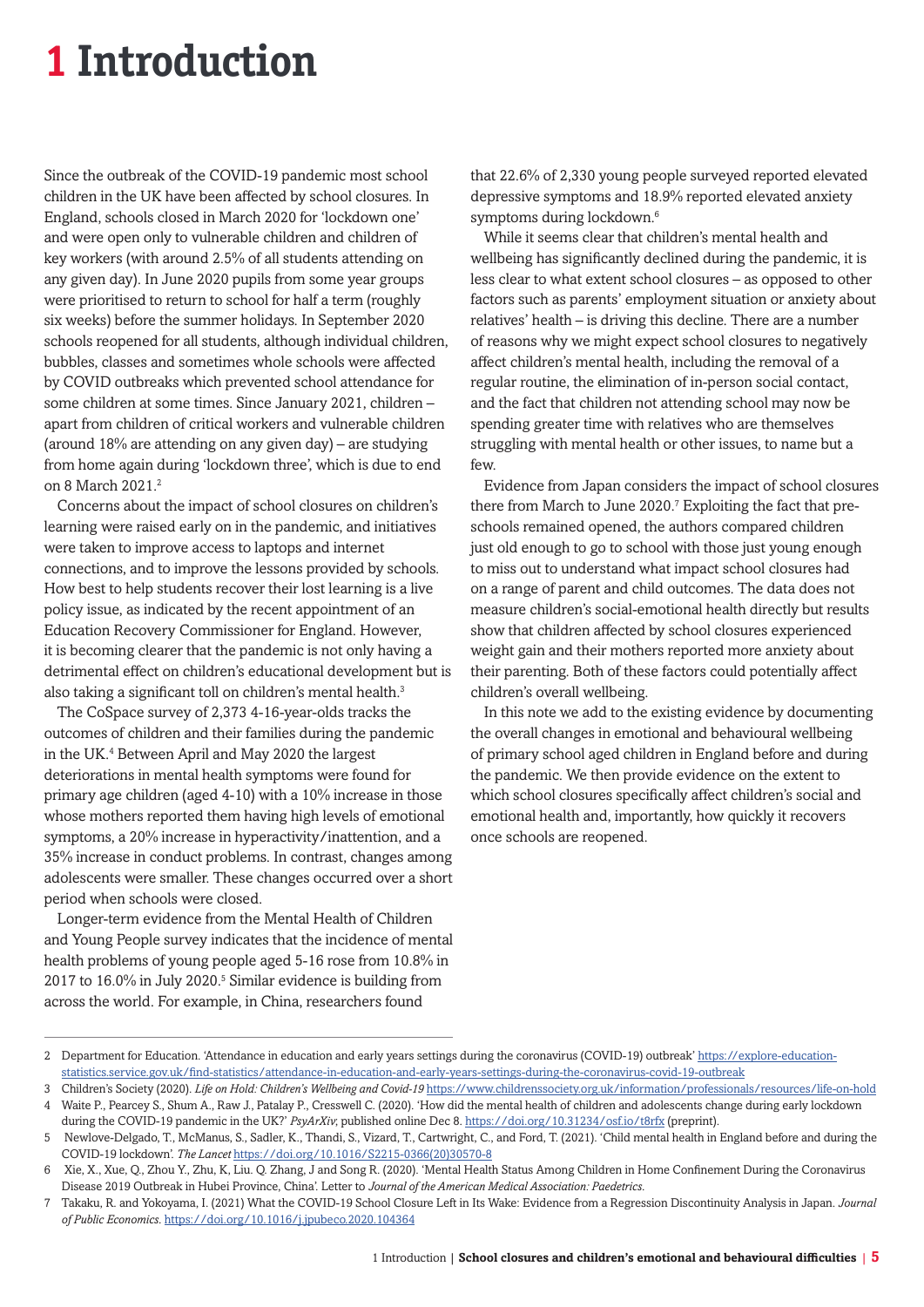## <span id="page-5-0"></span>**2 Methods and data**

To estimate the effect of school closures on children's emotional and behavioural difficulties we use the fact that some school year groups in England were prioritised to return to school from 1 June until the end of the summer term 2020. Primary schools were encouraged to invite children in Reception, Year 1 and Year 6 to return, while attendance in other adjacent year groups (Years 2, 3, 4 and 5) was more limited (further details can be found in section 5 below).<sup>8</sup>

Our estimates compare changes in emotional and behavioural difficulties among children who were not prioritised to return to school in June 2020 with changes among children of a similar age who were in year groups prioritised to return, where the changes are measured from before to during the pandemic. The estimates show the causal effect of school closures on children's emotional and behavioural difficulties under the assumption that in the absence of school closures emotional and behavioural difficulties of children not in priority year groups would have developed in a similar way to those of other children.

We use data from *Understanding Society*, the UK Household Longitudinal Survey (UKHLS), both from the mainstage sample 2009-2019<sup>9</sup>, and from the COVID-19 study, July and September surveys.<sup>10</sup> In the COVID-19 study, parents of children aged 5-11 provide responses to the Strengths and Difficulties Questionnaire (SDQ) for each of their children in July and September.<sup>11</sup> In the mainstage sample the SDO is collected from parents of children aged 5 and 8. We select households in England and restrict our sample to cases where mothers or female guardians provide information on children (as they do in most cases).

From this data we extract different samples. The main sample we use to estimate the short-term effect of school closures on children's SDQ is based on combined data from the *Understanding Society* mainstage sample and the July COVID-19 study and contains observations for about 1,900 children. The July COVID-19 survey was carried out in the last week of July, around the first week of the summer holidays. To avoid the possibility that mother reports of children's SDQ may vary depending on whether they are observed during or outside term-time, as well as at different times of the year, we restrict attention to children in the July 2020 COVID-19 sample for whom we also have a mother-reported measure of SDQ from the mainstage sample measured during the school

summer holidays. Because the data on SDQ was only collected in the UKHLS for children aged 5 and 8, we observe their prepandemic SDQ measure between one and three years before July 2020, with a two year gap on average, plus additional observations for some older children.

We use slightly different samples for some of the graphical analysis described below. We note the differences in samples where relevant.

<sup>8</sup> At secondary level, students in Years 10 and 12 were invited to return, but only from 15 June and in many cases on a part-time basis only.

<sup>9</sup> *Understanding Society: Waves 1-10, 2009-2019 and Harmonised BHPS: Waves 1-18, 1991-2009* [data collection]. 13th Edition. UK Data Service. SN: 6614, [http://](http://doi.org/10.5255/UKDA-SN-6614-14) [doi.org/10.5255/UKDA-SN-6614-14.](http://doi.org/10.5255/UKDA-SN-6614-14) UKHLS, waves 1-10.

<sup>10</sup> University of Essex, Institute for Social and Economic Research. (2021). *Understanding Society: COVID-19 Study, 2020.* [data collection]. 7th Edition. UK Data Service. SN: 8644, [http://doi.org/10.5255/UKDA-SN-8644-7.](http://doi.org/10.5255/UKDA-SN-8644-7) Wave 4 (July) and 2019 mainstage extract.

<sup>11</sup> The Strengths and Difficulties Questionnaire (SDQ) is widely used to measure children's emotional and behavioural problems in psychological research. More details are on the following page. See Goodman, R. (1997) 'The Strengths and Difficulties Questionnaire: A Research Note'. *Journal of Child Psychology and Psychiatry*. 38 (5), pp. 581-586.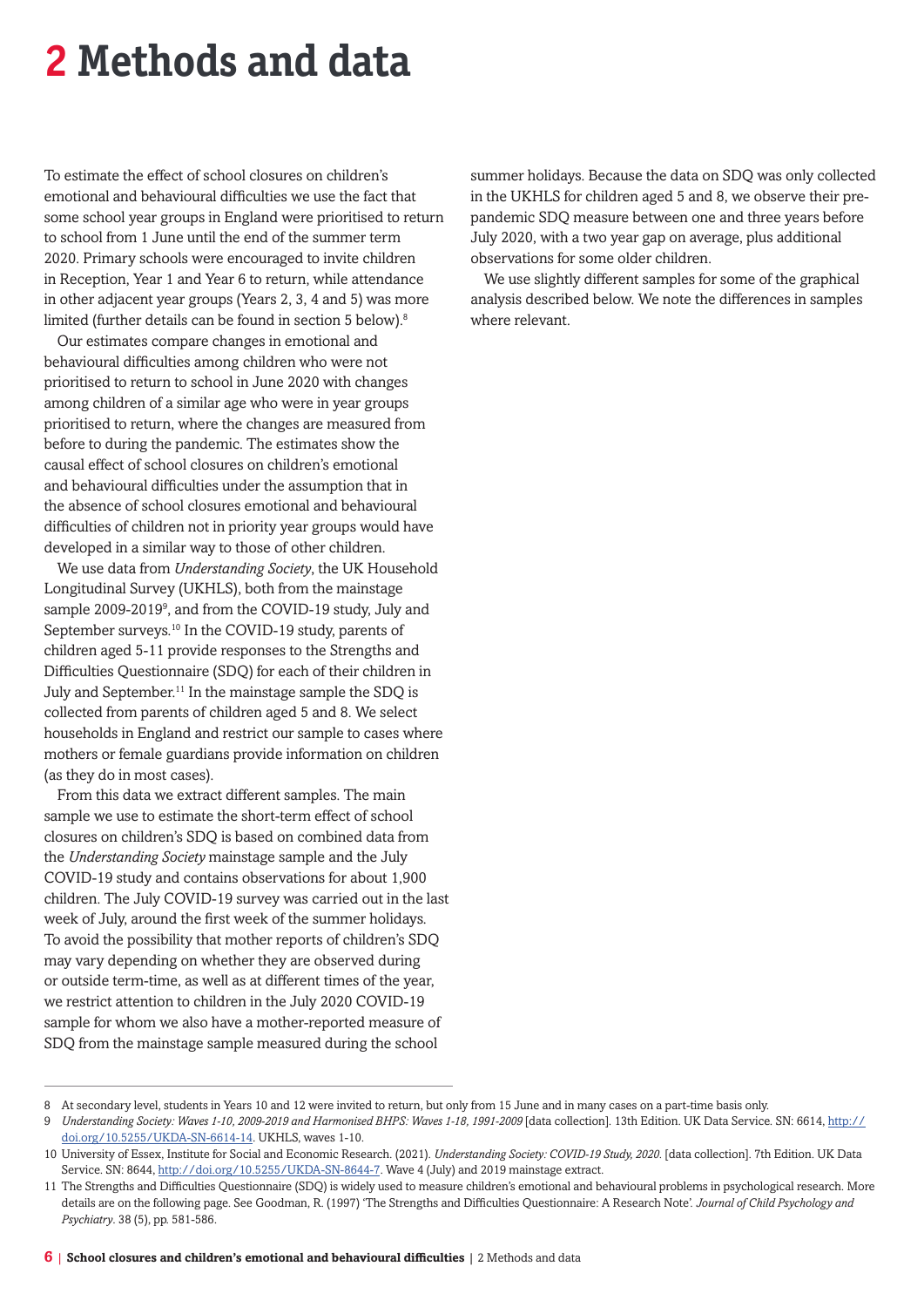### <span id="page-6-0"></span>**The Strength and Difficulties Questionnaire**

The Strength and Difficulties Questionnaire presents 25 statements describing children's behaviour and asks the respondent if the description is 'not true' (no points), 'somewhat true' (one point) or 'certainly true' (two points). Five items are included for each of the following domains: conduct problems; emotional symptoms; hyperactivity; peer relationships and prosocial behaviour and the score for each domain is the sum over the five items. The scores on the first four domains are added together to form a 'Total Difficulties' score. In the table below the items in italics are reverse coded.

| Conduct<br>problems    | • Often has temper tantrums or hot tempers<br>• Generally obedient, usually does what adults request<br>• Often fights with other children or bullies them<br>• Often lies or cheats<br>• Steals from home, school or elsewhere                                             |
|------------------------|-----------------------------------------------------------------------------------------------------------------------------------------------------------------------------------------------------------------------------------------------------------------------------|
| Emotional<br>symptoms  | • Often complains of headaches, stomach-ache or sickness<br>• Many worries, often seems worried<br>• Often unhappy, down-hearted or tearful<br>• Nervous or clingy in new situations, easily loses confidence<br>• Many fears, easily scared                                |
| Hyperactivity          | • Restless, overactive, cannot stay still for long<br>• Constantly fidgeting or squirming<br>• Easily distracted, concentration wanders<br>• Thinks things out before acting<br>• Sees tasks through to the end, good attention span                                        |
| Peer<br>relationships  | • Rather solitary, tends to play alone<br>• Has at least one good friend<br>• Generally liked by other children<br>• Picked on or bullied by other children<br>• Gets on better with adults than with other children                                                        |
| Prosocial<br>behaviour | • Considerate of other people's feelings<br>• Shares readily with other children (treats, toys, pencils, etc.)<br>• Helpful if someone is hurt, upset or feeling ill<br>• Kind to younger children<br>• Often volunteers to help others (parents, teachers, other children) |

Looking at this list, it is notable that some behaviours might be harder for mothers to observe when children have been out of school for some time. We will comment on the implications of this below.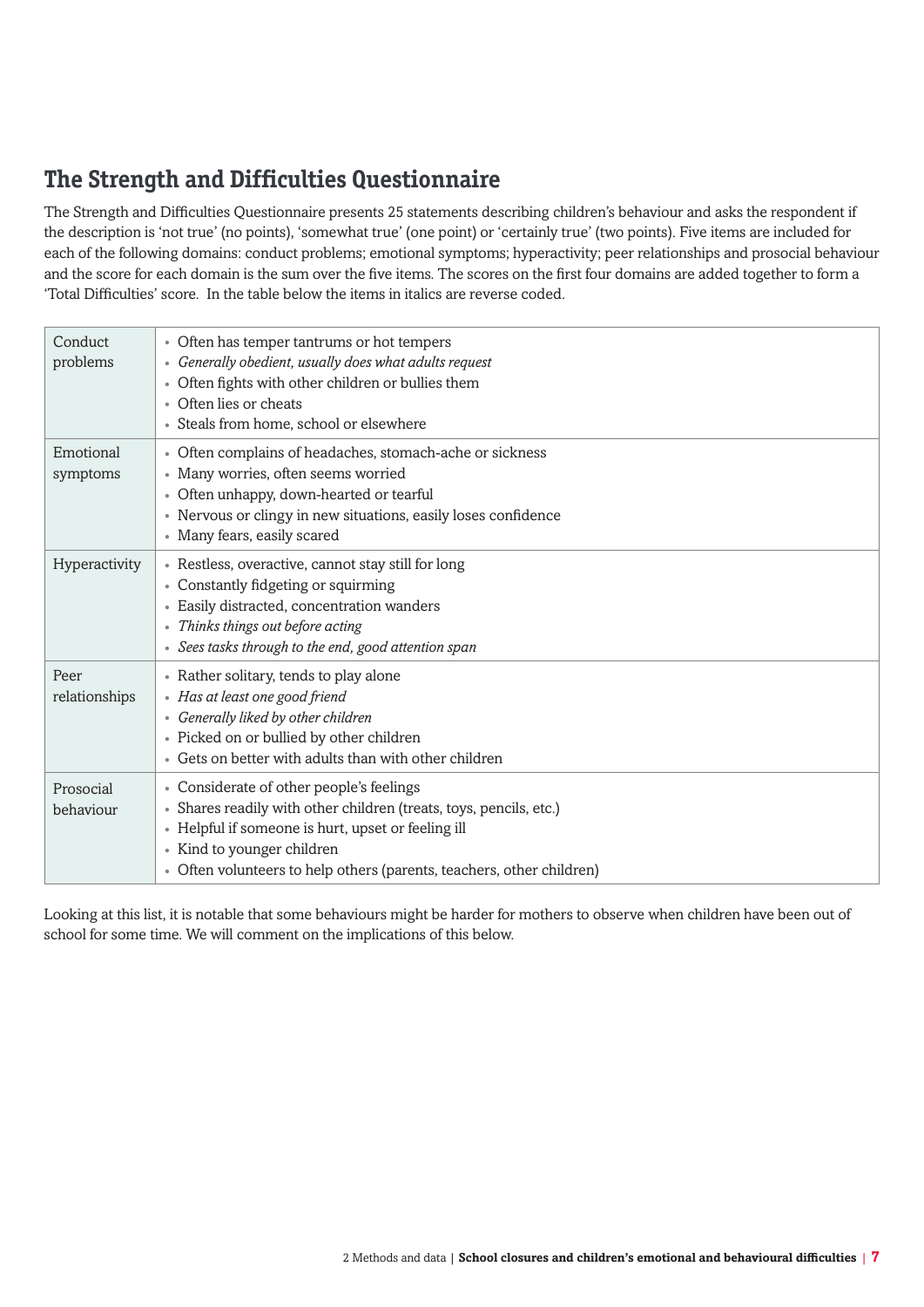## <span id="page-7-0"></span>**3 Short-term effect of access to school**

### **Children's emotional and behavioural difficulties over time**

Figure 1 compares SDQ scores for children across different domains, as reported by their mothers, before vs. during the pandemic (818 and 305 children respectively). Specifically, it compares the SDQ scores for children aged 5 and 8 in each period whose mothers were interviewed during the school summer holidays.<sup>12</sup> There are some large differences: with the exception of conduct problems, mothers reported that their children exhibited more emotional and behavioural difficulties during the pandemic compared to before. Looking at the total difficulties score suggests an increase of about one point, which is equivalent to around 14% of the pre-pandemic average level of difficulties reported or 20% of the pre-pandemic standard deviation, or to a child newly exhibiting a particular negative behaviour some of the time. The largest contribution to the rise comes from the hyperactivity domain.

These effects are large compared to the educational effects of the pandemic. A recent study has indicated that Year 2 children in autumn 2021 were around two months behind 2017 expectations in maths and reading which is equivalent to 15% of a standard deviation.13 These children were in Year 1 during the summer term of 2020, so they were prioritised to return to school in June. Therefore the children in the study missed half a term of schooling (roughly six weeks) for which schools were closed in April and May, which is comparable to the maximum difference in schooling in our study.

The effects on children's wellbeing are comparable to the impacts of the pandemic on adults. Evidence from the UKHLS finds that adult mental health declined by 25% of a standard deviation for adult women between 2018 and April 2020 and around half as much for adult men.<sup>14</sup>

### **Raw differences in children's emotional and behavioural difficulties by school eligibility**

The raw differences described above provide an indication of the overall change in mother-reported SDQ scores over time, some of which may be driven by the pandemic. They do not, however, indicate whether the increase in reported difficulties was different among children in year groups that were prioritised to return to school during the summer term compared to those in year groups that were not. If school

#### **Figure 1 Overall change in SDQ: summer 2020 vs. previous summers**



**Notes** Data from *Understanding Society* and the COVID-19 study. Sample: Children living in England, aged 5 or 8, whose mother or female carer took part in the survey in the last week of July 2020 or in the summer holidays in prepandemic years. The figure compares the mean SDQ scores and mean total difficulties observed in the last week of July 2020 and in the summer holidays of pre-pandemic years. Number of observations ranges between 305 and 818, depending on the outcome.

13 Rose, S., Twist, L., Lord, P., Rutt, S. Badr, K., Hope, C and Styles, B. (2021). *Impact of school closures and subsequent support strategies on attainment and socioemotional wellbeing in Key Stage 1: Interim Paper 1* National Foundation for Educational Research for the Education Endowment Foundation.

<sup>12</sup> Note that this is a slightly restricted sample compared to the sample for our main analysis, as it restricts attention to those aged 5 and 8 in the July COVID-19 survey. It also compares the outcomes of different children (of the same age) in the pre-pandemic vs. pandemic periods, rather than following the same children over time.

<sup>14</sup> Etheridge, B. and Spantig, S. (2020).*The gender gap in mental well-being during the Covid-19 outbreak: Evidence from the UK*. ISER Working Paper 2020/08.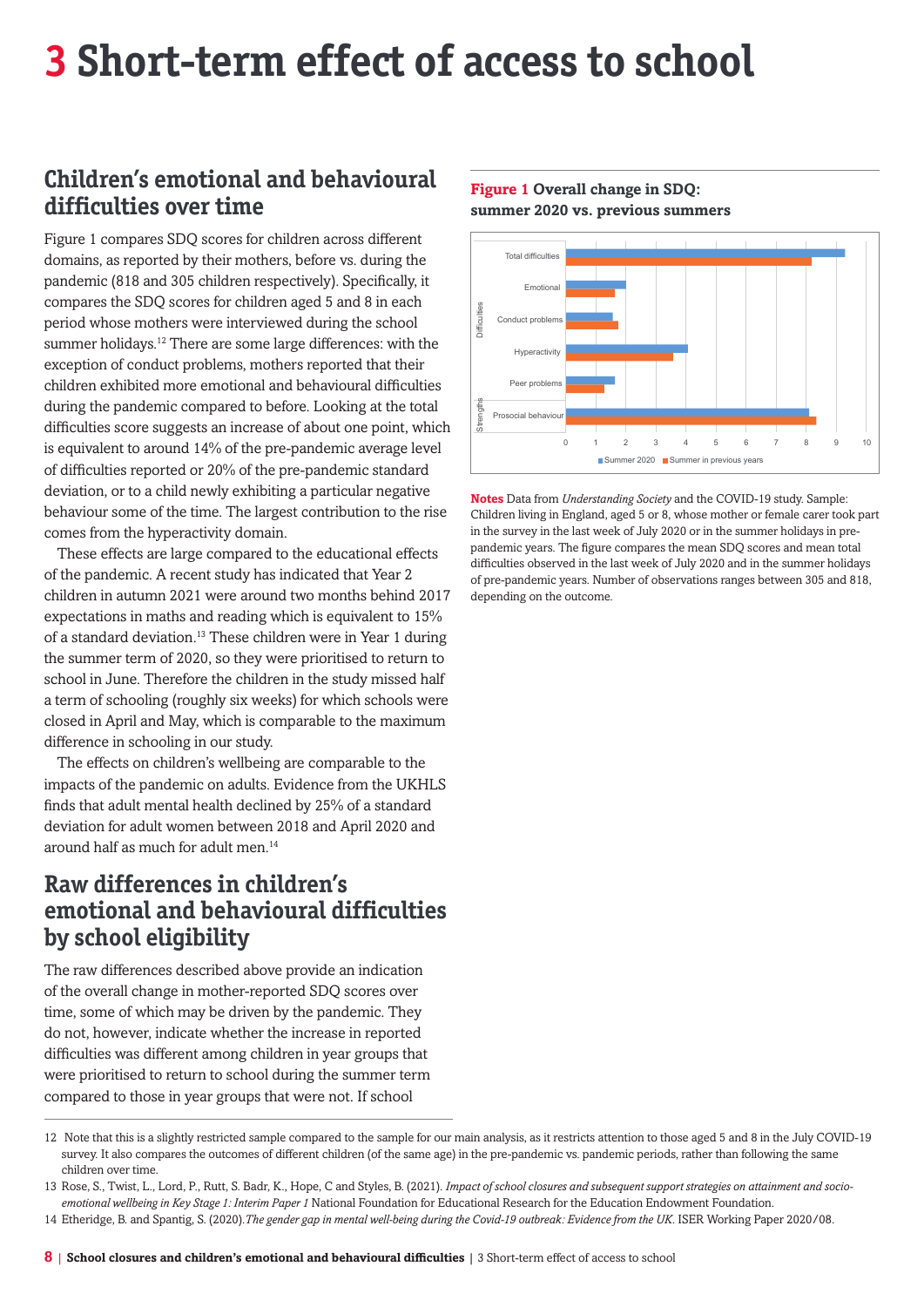<span id="page-8-0"></span>closures are an important mechanism through which changes in behavioural and emotional difficulties are mediated – a key driver of the negative effects over time seen above – then we would expect there to be differences in SDQ scores during the pandemic between children who may have missed more vs. less school during the summer term.

To illustrate this, Figure 2 compares the SDQ scores of around 1,100 children aged 5-11 observed in the last week of July 2020 (in the first week or so of the summer holidays) in year groups prioritised to return to school during the last six weeks of the school year (in Reception, Year 1 or Year 6) and those in other year groups (Years 2, 3, 4, 5 and 7).

These raw figures suggest that mothers of children who were more likely to have been able to return to school report that their children exhibited fewer behavioural and emotional difficulties than parents of children who were less likely to have been able to return. These differences are smaller than those between children observed before vs. during the pandemic (shown in Figure 1 above), but are still reasonably large: for example, they suggest a difference in total difficulties of about three quarters of a point – equivalent to roughly 15% of a standard deviation – with mothers of children in year groups prioritised to return to school during the summer term reporting them to experience fewer difficulties than those in other year groups. This suggests that even relatively small differences in access to school of half a term or less may have made a big difference to children's wellbeing.

### **Estimated effect of school closures on children's behavioural and emotional difficulties**

There are a number of reasons why comparing the SDQ scores of children with access to different amounts of schooling during the pandemic may not isolate the causal effect of school closures on children's behavioural and emotional difficulties. For example, although there should not be big differences in characteristics (other than age) across different cohorts in the population, there may be in our sample (which is not a representative sample of children in each age group), meaning that the raw differences may not be comparing similar children and families. Moreover, even if we were to compare children that are similar in all the ways we observe in the data, it may still leave open the possibility that children or their families differ in ways that we can't measure.

To overcome this, as outlined above, we focus on changes in SDQ scores over time for a given child. This enables us to account for any time-invariant ways in which children or their families with the possibility of spending more or less time at school during the pandemic may differ. We also include controls for factors observed in our data that may change over

#### **Figure 2 SDQ in summer 2020, raw difference by priority to return to school**



**Notes** Data from the COVID-19 study. Sample: Children living in England, aged 5-11, whose mother or female carer took part in the survey last week of July 2020. The figure compares the mean SDQ scores and mean total difficulties observed in the last week of July 2020 for children who in June were prioritised for return to school (that is, children in Reception year and school years 1 and 6) and for children who were not prioritised for return to school (that is, in school years 2, 3, 4, 5, and 7). Number of observations ranges between 476 and 659, depending on the outcome.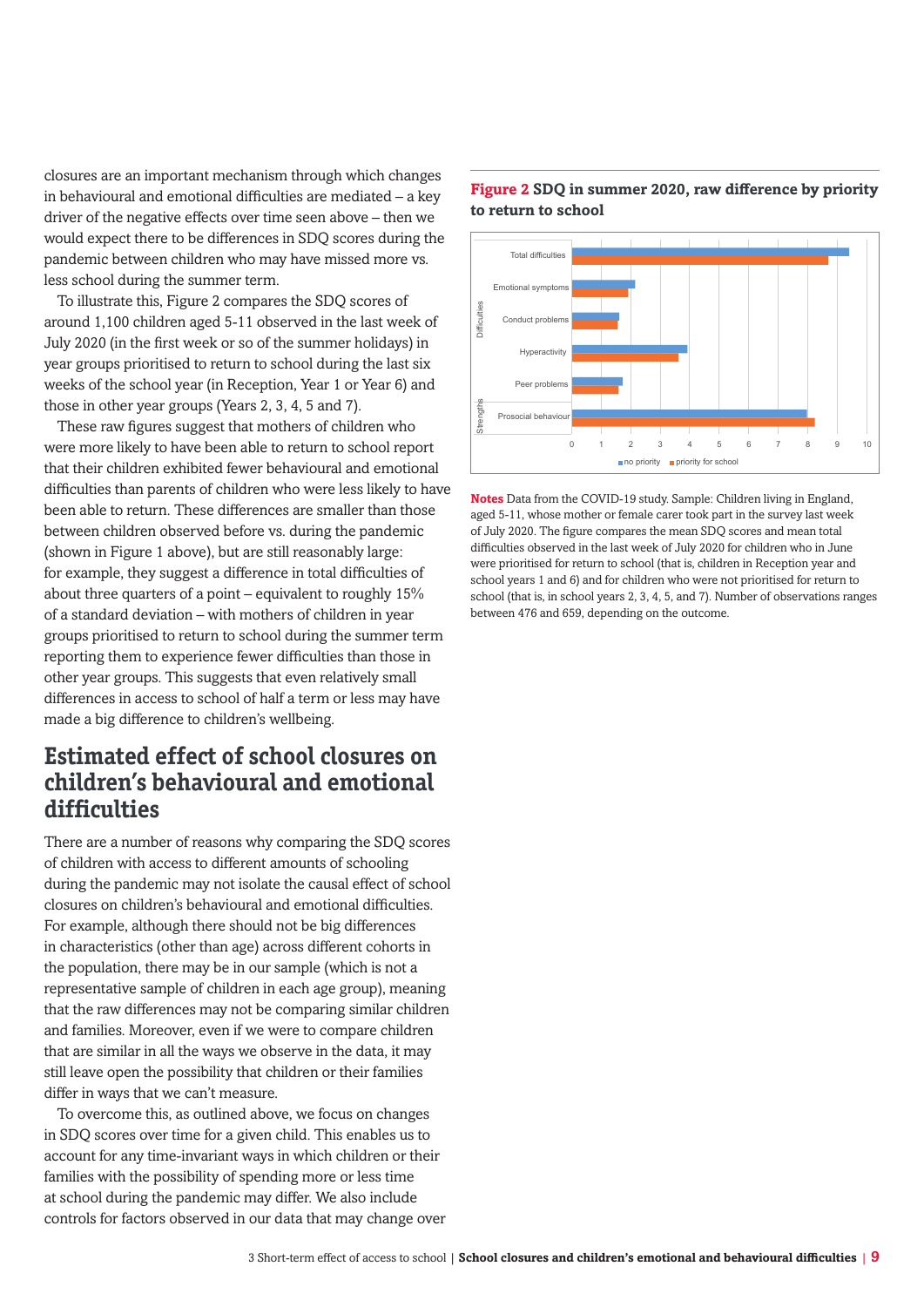time and which may also matter for children's wellbeing, such as families' experiences of financial difficulties. Essentially our estimates compare the changes in SDQ over time for each child, averaged across those in different year groups, who were or were not prioritised to return to school during the summer term.

Figure 3 illustrates the results of this modelling based on 1,900 children. The squares and circles show the average difference in the indicators of emotional and behavioural difficulties reported by parents of children with access to less vs. more school during the summer term of 2020. The lines surrounding these shapes indicate how confident we are in these estimates: the further away these lines are from zero (the dashed line), the more confident we can be about the estimates.

In terms of overall difficulties, this figure suggests that not being prioritised to return to school during the summer term increased the SDQ total difficulty score by around two points, on average, compared to children who were prioritised to return to school during the summer term. This is equivalent to around 27% of the average pre-pandemic level of difficulties or around 40% of the pre-pandemic standard deviation. Alternatively, it is equivalent to a child newly exhibiting a particular negative behaviour very often, or to newly exhibiting two different negative behaviours some of the time. It differs from the raw gaps reported in Figure 2 both because the age range of children included in the sample is slightly wider, and because we are accounting for differences in characteristics between the groups.

Figure 3 also shows that the effect on total difficulties of not being prioritised to return to school seems to be driven by increases in hyperactivity and conduct problems, in line with the findings in the CoSpace study relating to overall changes in SDQ scores during the pandemic. This may at least partly be a result of the fact that it is harder for parents to observe all aspects of the behaviours comprising peer problems and prosocial behaviour during the pandemic, given that many of the components of these domains relate to relationships with other children, with whom there has been less interaction during the pandemic.

#### **Figure 3 Change in SDQ pre-COVID to July 2020: effect of not being prioritised for return to school**



**Notes** Data from *Understanding Society* and the COVID-19 study. Sample: Children living in England, aged 5-11, whose mother or female carer took part in the survey in the last week or July 2020 or in the summer holidays in prepandemic years. The squares and circles mark the point estimate of the effect of school closure on SDQ scores and total difficulties. The black lines indicate 90% confidence intervals. The estimates were obtained using child fixed effects methods controlling for: child age, child age squared, year fixed effects, house ownership, mother's age, if mother reports a good financial situation, if the child lives in London. Number of observations ranges between 1903 and 1912, depending on the outcome.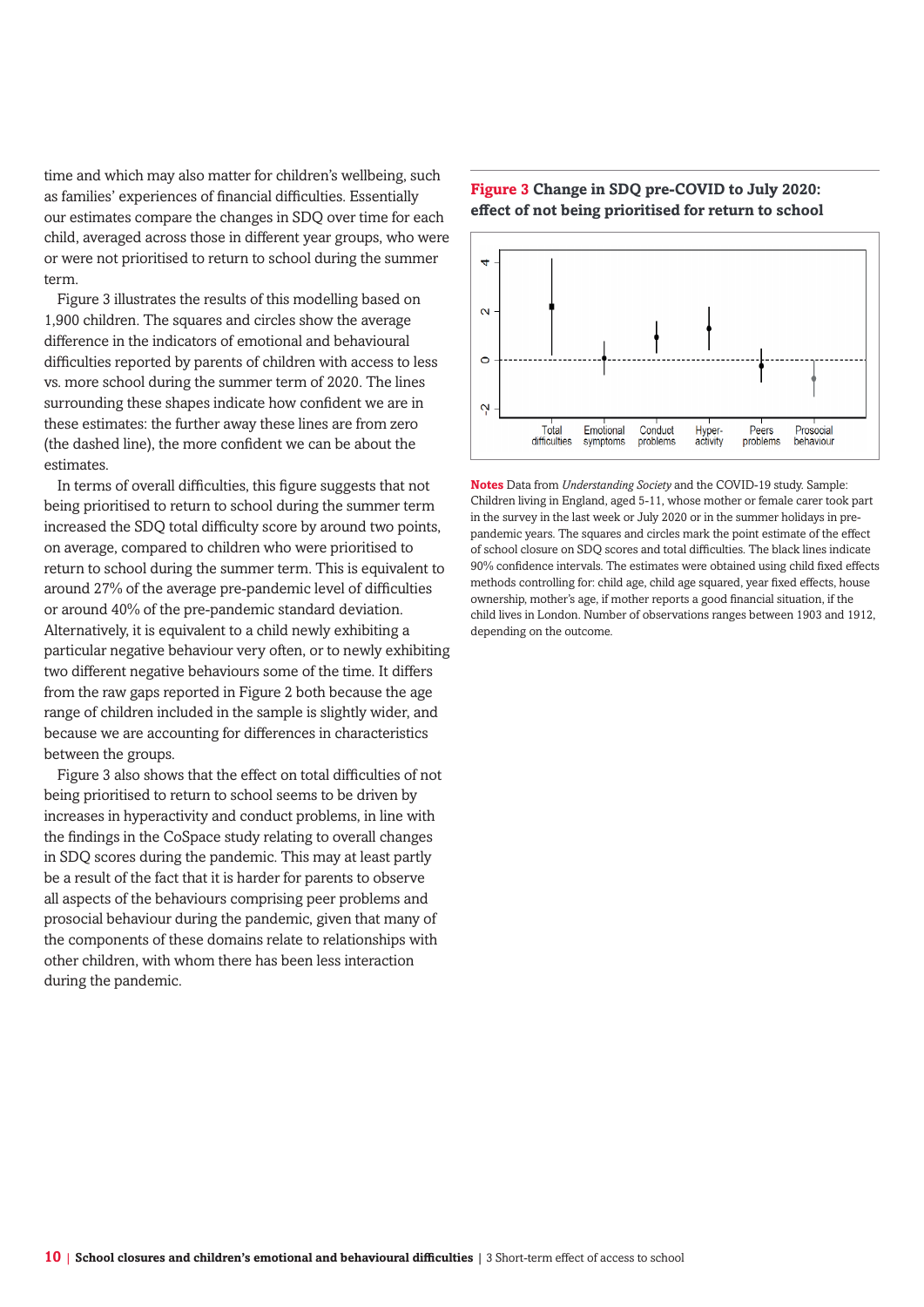## <span id="page-10-0"></span>**4 Longer-term effect of access to school**

The results in Figure 3 suggest that prolonged school closures are likely to be detrimental to children's behavioural and emotional difficulties. An important follow-up question is to ask how quickly these effects disappear once schools reopen. If the greater difficulties identified among children who have missed out on more schooling are eliminated once schools reopen, then that may suggest that the effects of school closures on children's wellbeing are largely transitory. If on the other hand, the differences persist, this suggests that there may be longerterm implications of school closures for children's wellbeing. These findings are important for policy, as long-lasting effects indicate that children will need additional support for some time after schools reopen.

In this section, we address this question by comparing changes in SDQ scores between July 2020 and September 2020 for children aged 5-11 who were or were not in a year group prioritised for return to school during the summer term. This allows us to identify whether, about a month after all children had the opportunity to return to school, differences in SDQ scores between these two groups remained similar or had fallen.

These results based on just under 2000 children are shown in Figure 4. Figure 4 shows the gap in SDQ between children with access to more vs. less schooling during the summer term measured in July compared to the same gap in September. For example, the first marker from the left shows that the gap in total difficulties is slightly higher in July compared to September, but this difference is very small (note the difference in scale here compared to Figure 3). The fact that the black line crosses zero suggests we cannot tell with sufficient certainty that this difference is different from zero. The markers indicating the results for the other SDQ measures show qualitatively similar results: very small – potentially zero – reductions between July and September in the gaps in SDQ scores between children who were and were not prioritised to return to school during the summer term. This suggests that the gap in emotional and behavioural difficulties has not disappeared around one month after all children could return to school in September.

Despite the persistence of the gap in emotional and behavioural difficulties between children with differing access to school in the summer term, we might expect the overall level of wellbeing to have improved since July, e.g. if the wider reopening of schools to all children in September has had a beneficial impact on their emotions and behaviours. In Figure 5 we compare SDQ scores for children aged 5 and 8 whose mothers were interviewed during the last week in September 2020, around a month after all children had been invited to return to school, and in September/October in previous years (235 and 1304 children). Here we see again that reported difficulties are higher, and prosocial behaviour lower, during



**Figure 4 Effect of not being prioritised for return to school in July, compared with September**

**Notes** Data from the COVID-19 study. Sample: Children living in England, aged 5-11, whose mother or female carer took part in the survey in the last week or July 2020 and in the last week of September 2020. The squares and circles mark the point estimate of the effect of school closure on SDQ scores and total SDQ. The black lines indicate 90% confidence intervals. The estimates were obtained using child fixed effects methods controlling for: child age, child age squared, year fixed effects, house ownership, mother's age, if the child lives in London. Number of observations ranges between 1,974 and 1,976, depending on the outcome.

#### **Figure 5 Overall change in SDQ: autumn 2020 vs. previous autumns**



**Notes** Data from *Understanding Society* and the COVID-19 study. Sample: Children living in England, aged 5 or 8, whose mother or female carer took part in the survey in the last week of September 2020 or in the autumn months (September/October and not in the summer holidays) in pre-pandemic years. The figure compares the mean SDQ scores and mean total difficulties observed in the last week of September 2020 and in the autumn months (September/October and not in the school holidays) of pre-pandemic years. Number of observations ranges between 235 and 1304, depending on the outcome.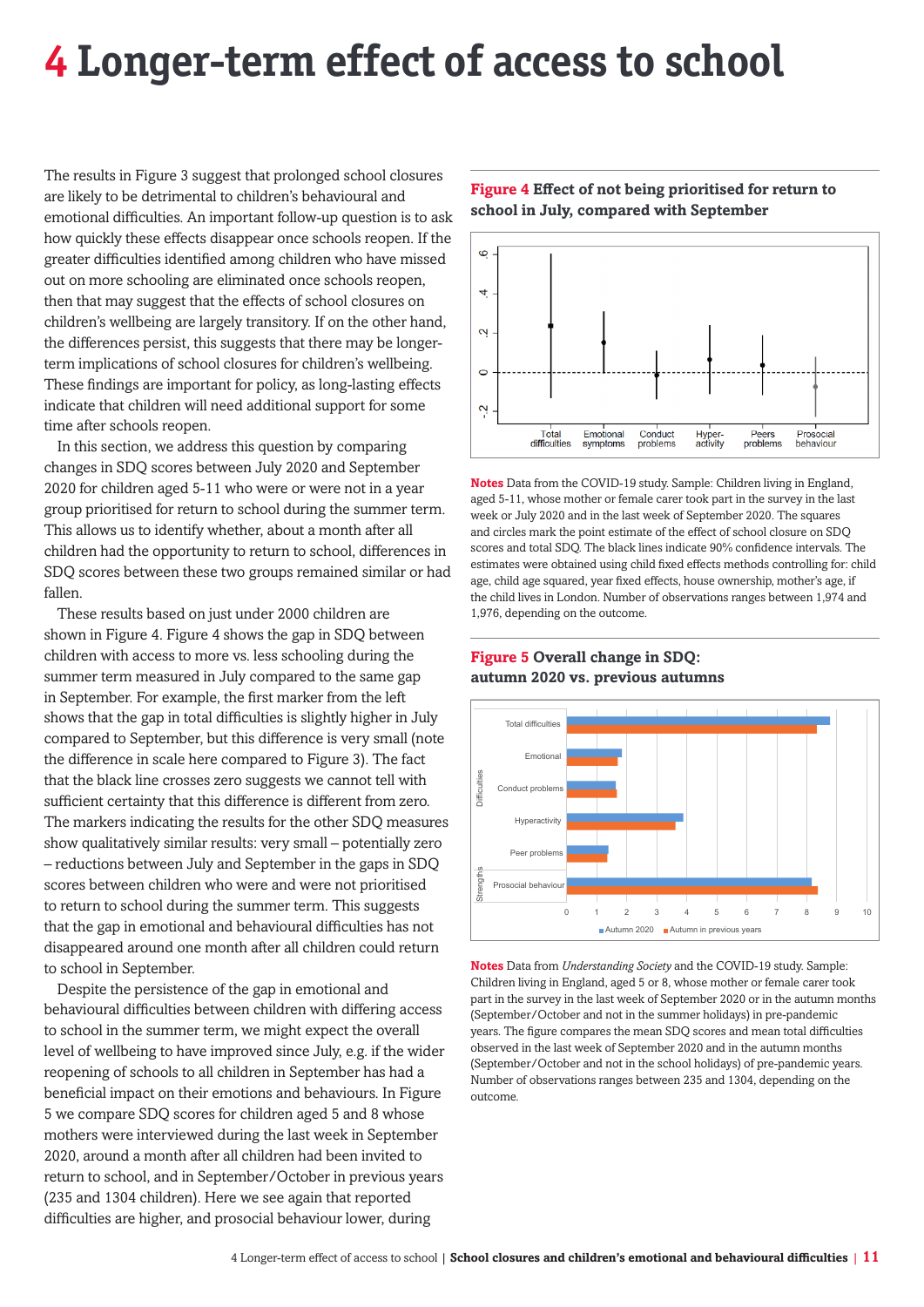the pandemic compared to before, but these differences are smaller in magnitude than they were between summer 2020 and previous summers (shown in Figure 1). The difference in July was around one point and in September it was around half a point. The fact that children's emotional and behavioural wellbeing was higher in September 2020 than in July 2020 may be related to the fact that all children had returned to school by then, but it is worth emphasising that it is still lower than the pre-pandemic period overall.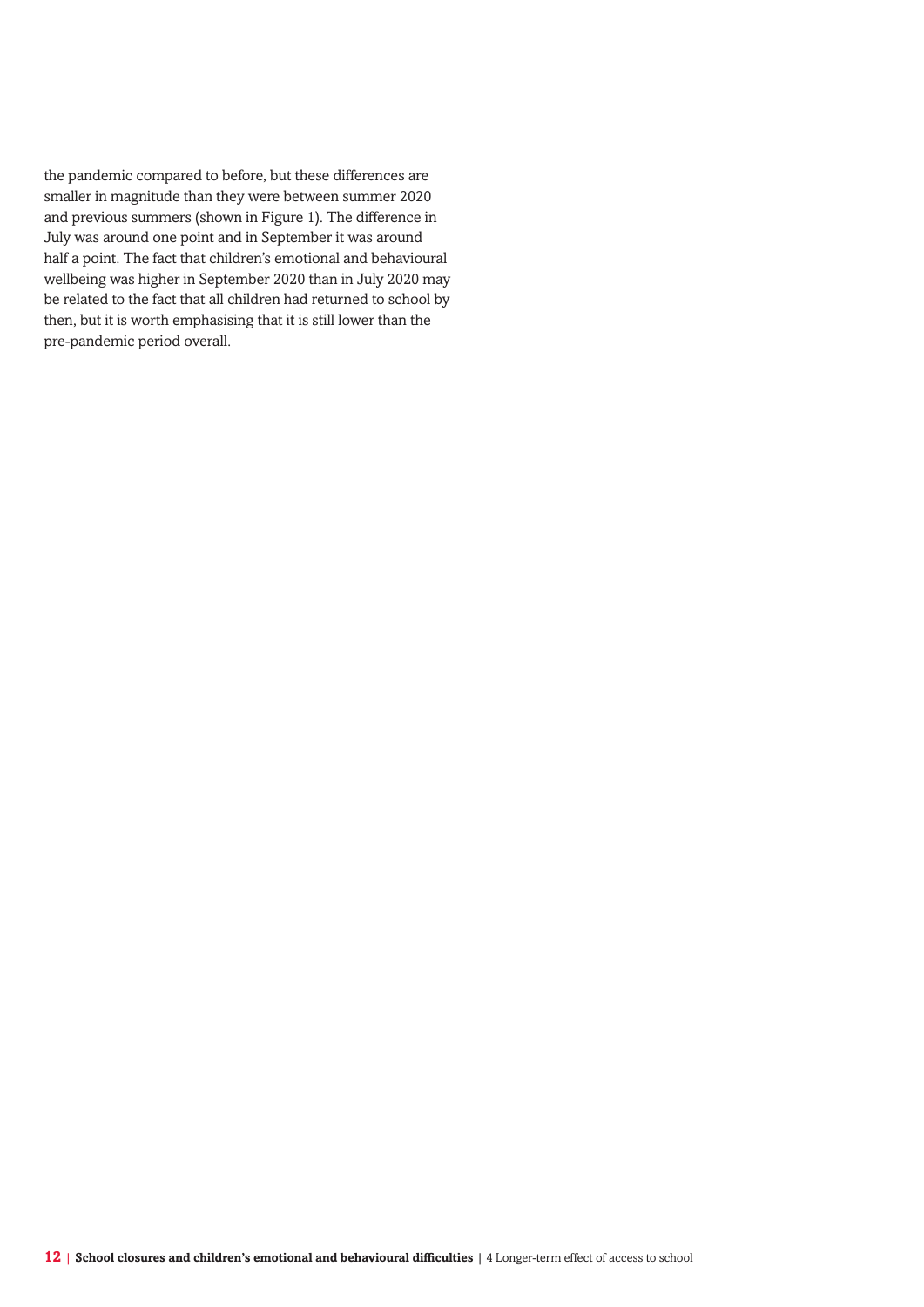## <span id="page-12-0"></span>**5 Interpreting the results**

### **The effect of the guidance vs. the effect of school attendance**

Our main estimates suggest that mothers of children aged 5-11 who were not prioritised to return to school during the summer term reported their children to have total difficulties scores about 40% of a standard deviation higher than mothers of children of similar ages who were prioritised to return to school.

This is an interesting estimate from a policy point of view, as it shows the impact of the guidance itself, i.e. the consequences of making a recommendation that priority should be given to certain children to return to school. However, it is not necessarily the same as the impact of missing out on a full six weeks of schooling. If everyone in priority year groups returned to school and no one in other year groups was able to do so, then the effect of being in a non-priority year group that we have estimated will be the same as the impact of missing out on a full six weeks of school.

However, the picture is rather more complicated than this. Statistics from a survey of families that includes children in Reception, Year 1, Year 4 and Year 5 found that 47% of those in priority year groups (Reception and Year 1) returned to school compared to 20% in Years 4 and 5 – or equivalently, that 53% of those in priority year groups did not attend school during this six week period, compared to 80% of children in Years 4 and  $5 - a$  difference of 27 percentage points.<sup>15</sup> This is similar to figures calculated using Department for Education statistics on a wider range of year groups (see Appendix for further details).

If we were to assume that all of the effects on children's wellbeing are driven by differences in school attendance between year groups that were and were not prioritised to return, we would need to divide the overall effect by the share of children who did not return to school because they were not in a priority group. Dividing our estimate of the effect of being in a non-priority year group on wellbeing in July 2020 of 0.4 of a standard deviation by the 0.27 figure calculated above gives an estimate of 140%. This suggests that not attending school in the second half of the summer term leads to an increase of 140% of a standard deviation in terms of the number of difficulties reported. This is equivalent to children newly exhibiting three to four serious negative behaviours or emotional difficulties, a very substantial effect.

### **Are the effects driven by real changes in children's wellbeing or are they picking up changes in mothers' perceptions?**

It is possible that the effects we estimate are driven at least partly by mother's perceptions of children's behaviour – rather than children's behaviour itself – changing as a result of school closures. We investigate this possibility in two ways: first, for a small subset of children in our sample in July 2020, we observe both mother and child reports of children's SDQ. Importantly, the differences in the SDQ scores of children who were and were not prioritised to return to school during the summer term is larger when estimated using child reports than mother reports. Second, we can compare SDQ scores of children in the same family whose eligibility to return to school differed in the summer term of 2020, and whose SDQ scores were reported by the same parent. This should eliminate any reporting bias that is consistent across children. These results are very similar to our main estimates, suggesting that it is unlikely that our results are driven entirely by changes in reporting behaviour rather than true changes in children's behaviour. Further detail can be found in the Appendix.

<sup>15</sup> Thanks to Christine Farquharson for computing these statistics based on the IFS survey data reported in Cattan, S., Farquarson, C., Krutikova, S., Phimister, A., Salisbury, A and Sevilla, A. (2021). *Inequalities in responses to school closures over the course of the first COVID-19 lockdown.* IFS Working Paper 21/04.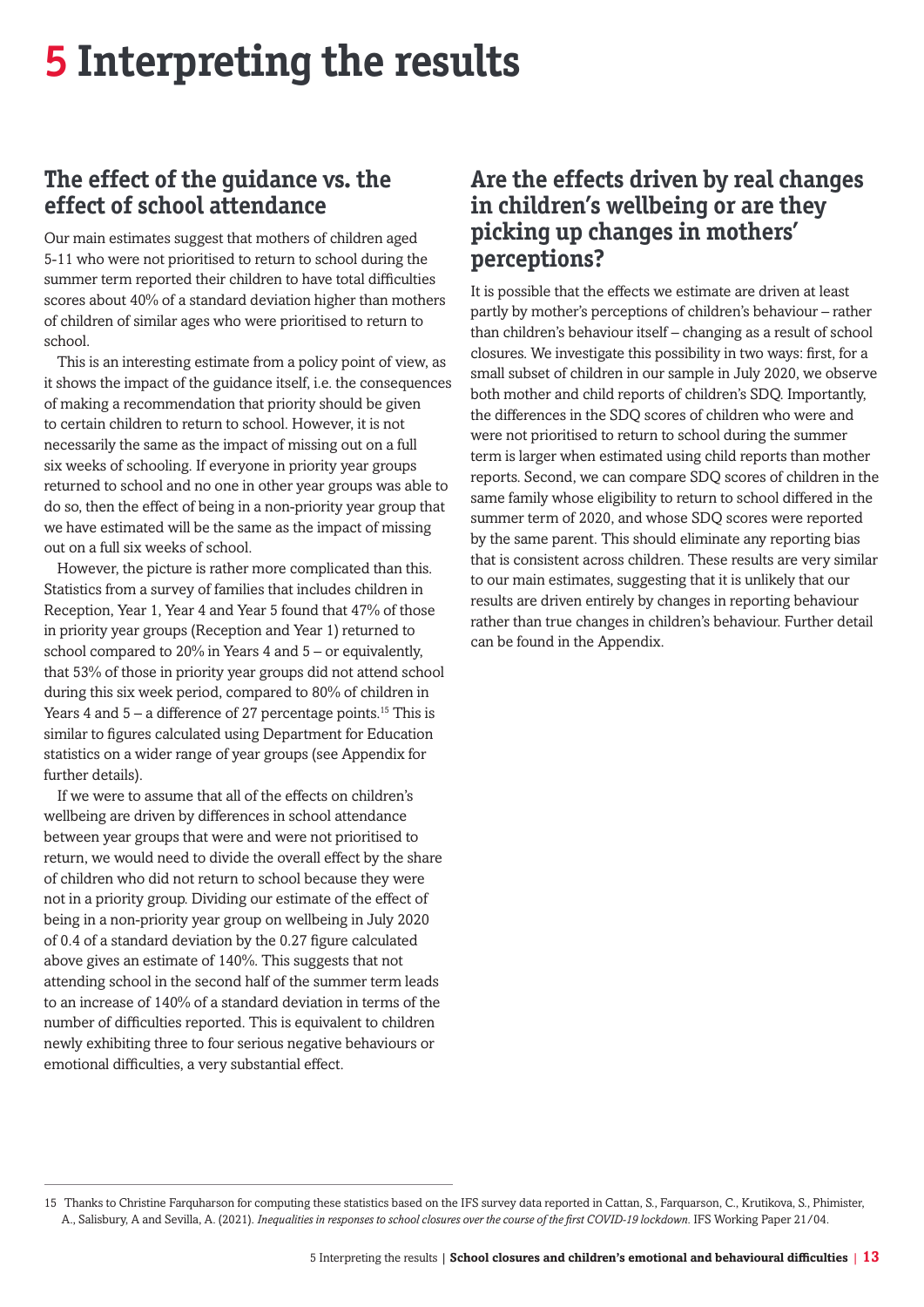## <span id="page-13-0"></span>**6 Conclusion**

This note has provided new evidence on the impact of the pandemic on children's wellbeing, focusing on the role that school closures have played in generating these effects.

Comparing changes in mother reports of children's behavioural and emotional difficulties for the same child from before the pandemic to July 2020, and how these differed for children who were or were not prioritised to return to school in the second half of the summer term, suggests large effects of school closures on children's wellbeing: amongst those who were more likely to have been out of school for the whole of the summer term, we find total difficulties scores around two points higher than for those who were more likely to have been able to return for those final six weeks of term. This is equivalent to around 27% of the average pre-pandemic levels, or around 40% of the pre-pandemic standard deviation.

Importantly, we find that these effects do not disappear once all children have returned to school: comparing changes in behavioural and emotional difficulties between July and September provides little evidence that these gaps have fallen significantly, although there appears to be some improvement in SDQ scores across all children relative to the levels observed in July. Overall wellbeing in September 2020 is still well below pre-pandemic levels, however.

Taken together, these results suggest that the effects of school closures on children's wellbeing are large, and that they may take some time to disappear. It does not appear from our analysis – which, admittedly, is not yet able to follow children for very long after they have returned to school – that simply going back to school is in itself enough for children to 'bounce back'. This suggests that additional support for children's mental health and wellbeing is likely to be required for some time to come and justifies the focus that many schools have been placing on pupil wellbeing. There has been a lot of focus on children's learning losses during the pandemic, with the Government committing £1.7billion to help children catch up on the education they have missed. Given the strong links between children's mental health and educational attainment.<sup>16</sup> a focus on mental health will be an important strand of the educational 'catch-up' that is required.

<sup>16</sup> Keilow, M., Sievertsen, H. H., Niclasen, J. and Obel, C. (2019). 'The Strengths and Difficulties Questionnaire and standardized academic tests: Reliability across respondent type and age'. *PLoSONE*, 14(7): e0220193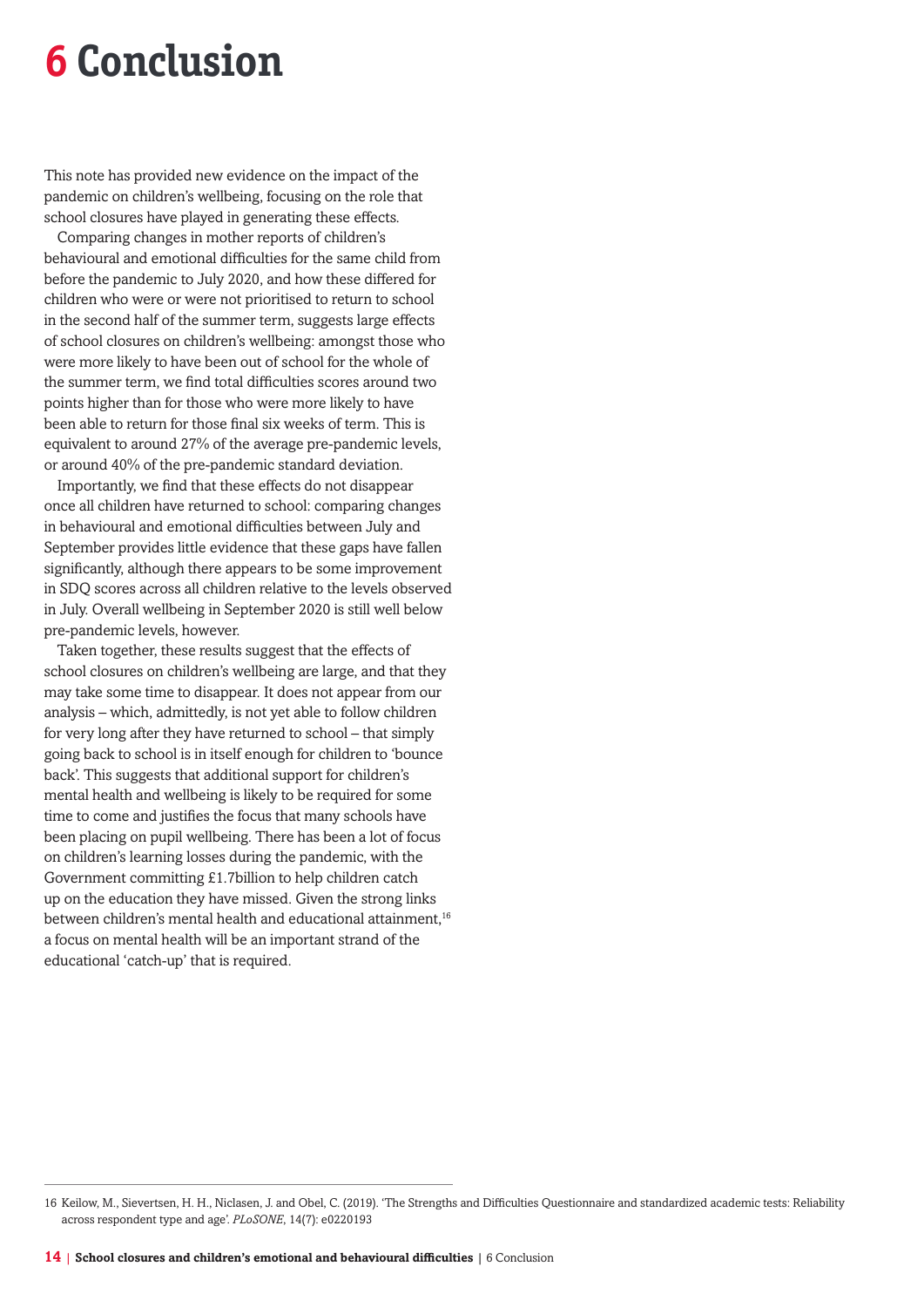## <span id="page-14-0"></span>**Appendix**

### **The effect of the guidance vs. the effect of school attendance**

According to Department for Education (DfE) statistics, 2.5% of children (across all year groups) were attending school in late May as vulnerable children or the children of key workers.17 The initial plan was for all primary-age children 'to get some time in school before the summer' and although there was certainly a priority attached to students in Years Reception, 1 and 6 we see the number of students attending increase across all year groups after half term. June 11 is the last date when attendance is reported by year group, and attendance is 24% across the target year groups on this date and 9.1% across all years. Assuming that no children in secondary school had returned to school by this date (Years 10 and 12 were not invited back until 15 June) this implies that 9.4% of students in other primary year groups were attending. This is probably a slight overestimate as some children in secondary schools will have been attending as key worker/ vulnerable children at this time.

Aggregate statistics from the DfE show that school attendance rose in the weeks after 11 June, peaking on 9 July with 16.9% of children back in school, and making assumptions about the distribution of these children across year groups leads to a range of estimates about the return rates in year groups that were and were not prioritised to return to school during the summer term. These are broadly comparable with those from the survey data that we use.<sup>18</sup>

### **Are the effects driven by real changes in children's wellbeing or are they picking up changes in mothers' perceptions?**

In our analysis, children's SDQ is reported by the mother or female carer. This may be problematic if this adult is herself negatively affected by school closures, so that her report of the emotional and behavioural difficulties exhibited by the child partly reflects her own, rather than the child's, wellbeing. We have two ways of testing whether this type of reporting bias may be affecting our results: 1) comparing SDQ reports by mothers and children, and 2) using within-mother estimates.

As outlined above, in the July COVID-19 study, parents were asked to complete the SDQ for all children aged 5-11. In addition, young people aged 10-15 were also asked to complete a paper questionnaire which contained the SDQ.

#### **Figure A1 SDQ in July 2020: comparing mother and child reports for children aged 10-11**



**Notes** Data from the COVID-19 study. Sample: Children living in England, aged 10-11 whose mother or female carer took part in the survey in the last week or July 2020 and who also returned the July youth questionnaire. The figure compares the mean SDQ scores and mean total difficulties reported by mothers and the self-reported by the young person. Number of observations is 242.

<sup>17</sup> Department for Education 'Attendance in education and early years settings during the coronavirus (COVID-19) outbreak' [https://explore-education](https://explore-education-statistics.service.gov.uk/find-statistics/attendance-in-education-and-early-years-settings-during-the-coronavirus-covid-19-outbreak/2020-week-29)[statistics.service.gov.uk/find-statistics/attendance-in-education-and-early-years-settings-during-the-coronavirus-covid-19-outbreak/2020-week-29](https://explore-education-statistics.service.gov.uk/find-statistics/attendance-in-education-and-early-years-settings-during-the-coronavirus-covid-19-outbreak/2020-week-29)

<sup>18</sup> The survey data indicates higher return rates than the information from DfE, this is likely to be in part because the DfE reports attendance on a daily basis. For example the survey reports that 10% of children are in school in early lockdown, compared to 2.5% from the DfE data.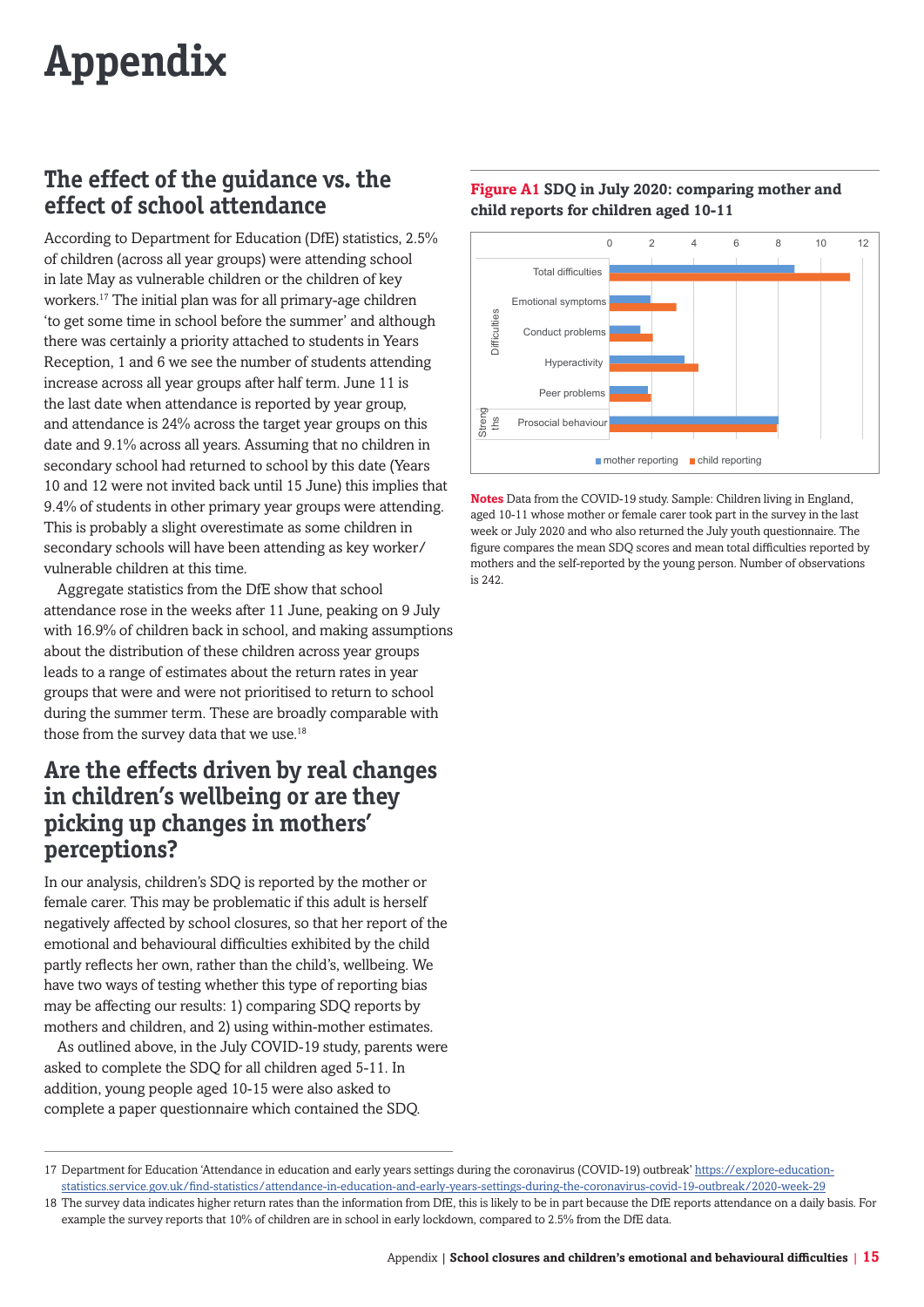This means that we have a small group of children aged 10-11 (N=242) for whom we have SDQ reports from both the mother and the child. Figure A1 compares how mothers and children rate children's behaviours and emotions using the SDQ. Children aged 10-11 report more difficulties than their mothers, suggesting that, at least in this sample, mothers do not systematically over-report children's SDQ.

This is further corroborated by looking at differences in SDQ scores between children prioritised to return to school in July 2020 and those who were not, and how these differences vary depending on whether it is the mother or the child who reports the SDQ (not shown). This reveals a larger gap in total SDQ when it is the child reporting on their own wellbeing, suggesting that, if anything, our results may be underestimating rather than overestimating the differences in children's wellbeing that we might find if we were relying on child rather than mother reports.

Another way to check whether over-reporting of difficulties on the part of mothers may be driving our results is to use within-mother estimates of the impact of school closures on children's wellbeing. Our main estimates presented in this note compare within-child SDQ changes before and during the pandemic, and how they differ between children who were in the priority groups for returning to school in the summer and those that were not. Because parents are asked to complete the SDQ on behalf of all children aged 5-11 in July and September 2020, however, an alternative approach would be to compare siblings within the relevant age range at a single point in time, exploiting the fact that in some families, some siblings will have been prioritised to return to school while others will not. Making such comparisons allows us to account for any unobserved differences that are constant for all siblings in the same family, potentially including parent-specific factors influencing the way mothers report their children's SDQ.19

Figure A2 presents results for such within-mother estimates based on July 2020 data for roughly 1,100 children. While the results are less precisely estimated than our main results, they show the same pattern, again suggesting that it is not just changes in the wellbeing of the mother and how she responds to the same children's behaviour before vs. during the pandemic that is driving our results.

#### **Figure A2 SDQ in July 2020: effect of not being prioritised for return to school**



**Notes** Data from the COVID-19 study. Children living in England, aged 5-11, whose mother or female carer took part in the survey in the last week of July 2020. The squares and circles mark the point estimate of the effect of school closure on SDQ scores and total difficulties. The black lines indicate 90% confidence intervals. The estimates were obtained using mother fixed effects methods controlling for: child gender, child age, child age squared. Number of observations ranges between 1,134 and 1,135, depending on the outcome.

<sup>19</sup> Of course, we cannot rule out the possibility that mothers might report differently for different children.